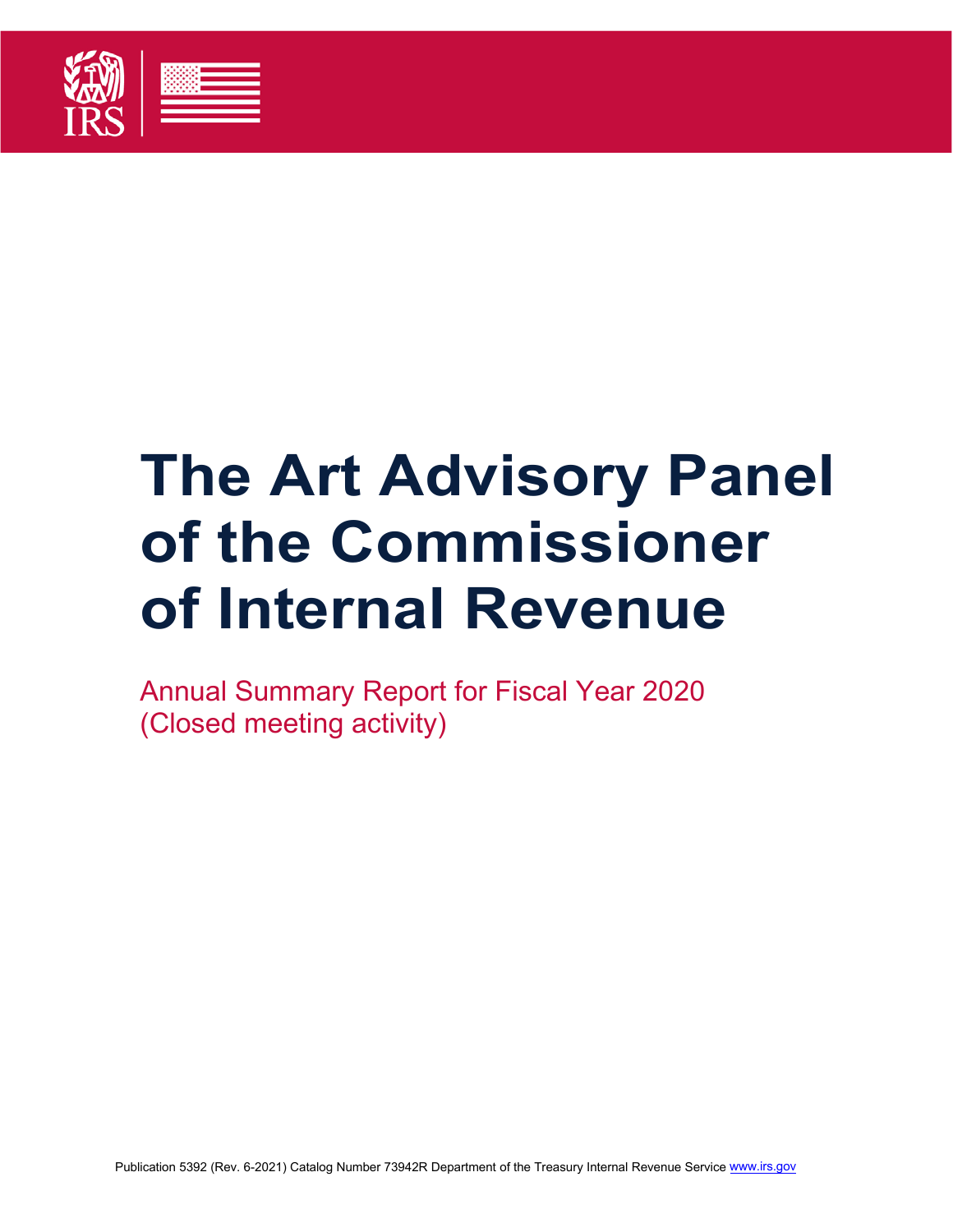## **Table of Contents**

| 2020 Art Advisory Panel of the Commissioner of Internal Revenue  6 |  |
|--------------------------------------------------------------------|--|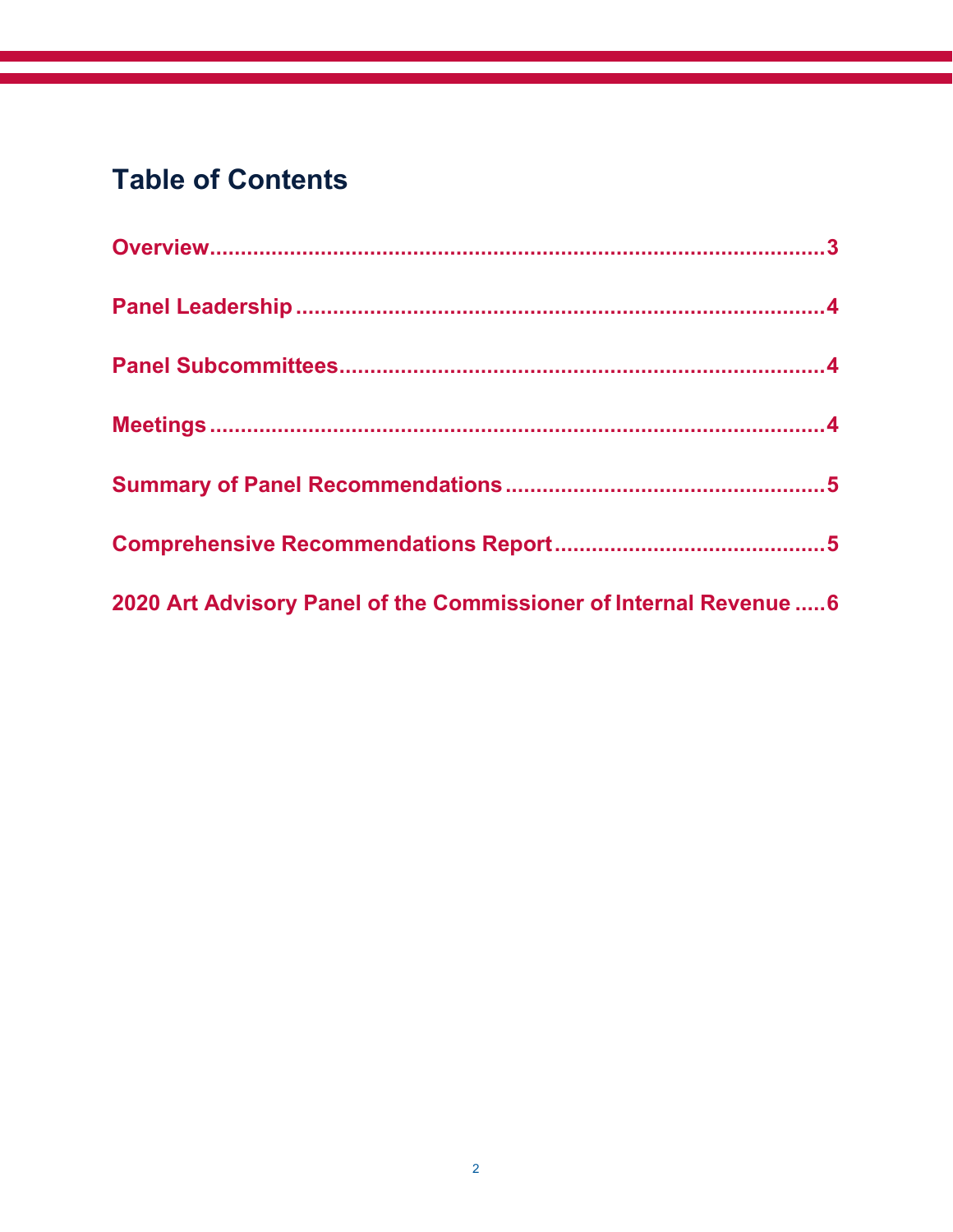#### **Overview**

Created in 1968, the IRS Commissioner's Art Advisory Panel (the Panel) provides advice and makes recommendations to the Art Appraisal Services (AAS) unit in the Independent Office of Appeals for the Internal Revenue Service (IRS). Chartered under the Federal Advisory Committee Act (FACA), the Panel assists by providing value recommendations regarding the acceptability of tangible personal property appraisals taxpayers submit to support the fair market value claimed on the wide range of works of art involved in income, estate, and gift tax returns.

When a tax return selected for audit includes an appraisal of a single work of art or cultural property valued at \$50,000 or more, the IRS examining agent or appeals officer must refer the case to AAS for possible referral to the Panel, unless a specific exception exists. AAS supports and coordinates the Panel meetings. The AAS appraisers independently review additional art works in taxpayers' appraisals that are not referred to the Panel.

The Panel provides essential information to help foster voluntary compliance. The information and recommendations play an important role in the IRS's efforts to cost-effectively address the potentially high abuse area of art valuation. The Panelists provide information, advice, and insight into the world of art which cannot be obtained effectively from within the IRS. The Panel does not duplicate work performed in the IRS. The AAS appraisers review appraisals by researching publicly available information; the Panel provides additional knowledge of private sales based on their personal experiences as dealers, scholars, and museum curators, and from information obtained from other members of their relatively small industry. The Panelists' knowledge is particularly beneficial when questions exist about the authenticity or condition of works of art.

AAS takes steps to ensure objectivity and safeguard taxpayer privacy. Information provided to the Panelists does not include the taxpayer's name, the type of tax, the tax consequences of any adjustments to the value, or who did the appraisal. To minimize the possibility that Panelists recognize a taxpayer's entire collection, the art works are usually discussed in alphabetical order by artist or, in the case of decorative art, by object type. If there is a conflict of interest with a Panelist and a work of art under review, the Panelist does not participate in the discussion and is excused from that portion of the meeting.

Before Panel meetings, AAS appraisers provide the Panelists with photographs and written materials about the works of art under valuation review. The materials include information from the taxpayer's appraisal, such as size, medium, physical condition, provenance, any comparable sales, and appraised value, and the AAS appraiser's own research, including available information on public and private sales of relevant comparable art works.

During the Panel meetings, the Panelists review the information provided, along with the research and findings of both the Panelists and AAS appraisers. After discussing each item individually, the Panel reaches consensus on the value of a subject work and provides an oral recommendation to the AAS appraisers. Despite the different perspectives of dealers, museum curators, and scholars, substantial disagreements are rare. When disagreements happen, they generally result from insufficient information. In these cases, the Panelists may recommend additional research, such as physical inspection of the subject property or consulting with additional experts, before making a recommendation as to value. Once the AAS appraiser completes the additional work, the item may be brought up for review at a subsequent Panel meeting.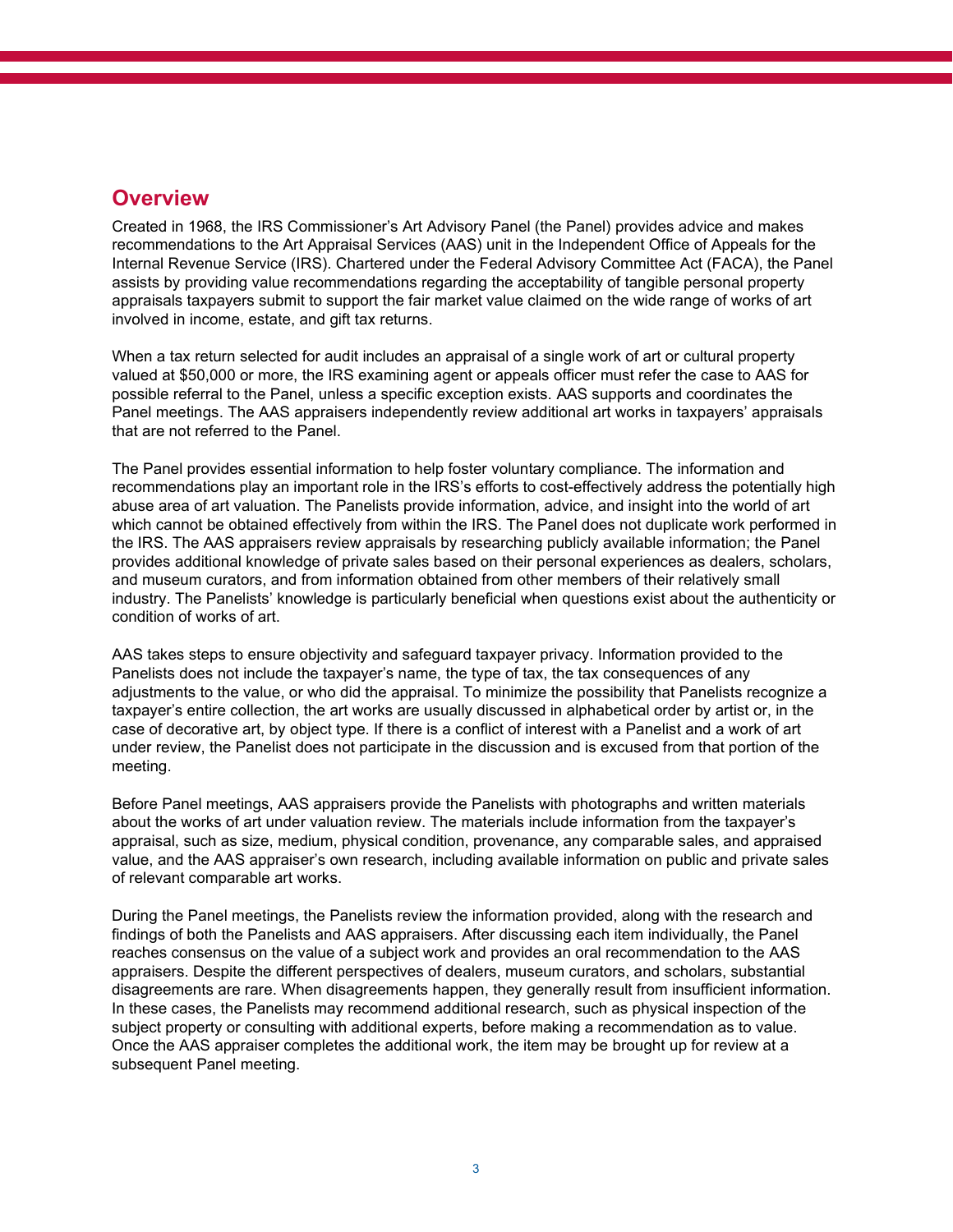The Panel's recommendations are strictly advisory. AAS reviews the Panel's recommendations, which become the position of the IRS only with AAS' concurrence. In Fiscal Year 2020, AAS adopted 56 percent of the Panel's recommendations.1

The AAS appraisers provide written reports or memoranda to the requesting IRS office, with a copy for the taxpayer, outlining the AAS appraiser's final value determination, which may reference the Panel's recommendations for any adjustments to fair market value with all supporting evidence. The AAS appraiser's value determination is informed by Panel recommendations.

Taxpayers may request reconsideration of an adjusted claimed value only if they provide substantial new information or probative evidence. AAS appraisers may submit such information to the Panel for reconsideration at a subsequent meeting.

#### **Panel Leadership**

The Director of Art Appraisal Services serves as the Panel Chair and Designated Federal Officer (DFO) for FACA purposes.

#### **Panel Subcommittees**

The DFO has the authority to create subcommittees or workgroups. Subcommittees may be established for any purpose consistent with the Panel's charter and are comprised of Panel members. There are currently two subcommittees: the Fine Arts Panel, which reviews items such as paintings, sculpture, watercolors, prints, and drawings; and the Decorative Arts Panel, which reviews items such as antique furniture, decorative art, ceramics, textiles, carpets, and silver.

#### **Meetings**

The Panel generally meets twice a year. Panel meetings are closed to the public since all portions of the meetings concern matters that are exempted from disclosure under the provisions of sections 552b(c)(3), (4), (6) and (7) of Title 5 of the U.S. Code. This determination, which is consistent with section 10(d) of the Federal Advisory Committee Act, as amended (5 U.S.C. App. 2), is necessary to protect the confidentiality of tax returns and return information as required by section 6103 of the Internal Revenue Code.

Due to the Covid-19 national pandemic, only one Fine Arts Panel meeting was held in 2020 and it was held virtually on September 23, 2020. The Decorative Arts Panel did not meet in Fiscal Year 2020.

<sup>1</sup> This percentage was calculated by dividing the number of items where AAS accepted the Panel value by the total number of items reviewed by the Panel. The Panel reviewed a total of 43 items. AAS accepted the Panel's full recommendations on 24 items. The Panel's recommendations assume full ownership of a work of art. However, case specific facts (i.e., partial ownership interests, discounts, etc.) may factor into the IRS's ultimate value determination. In charitable contribution cases, AAS not only considers the Panel's recommendations, but also the substantiation requirements set forth in the Internal Revenue Code and corresponding regulations.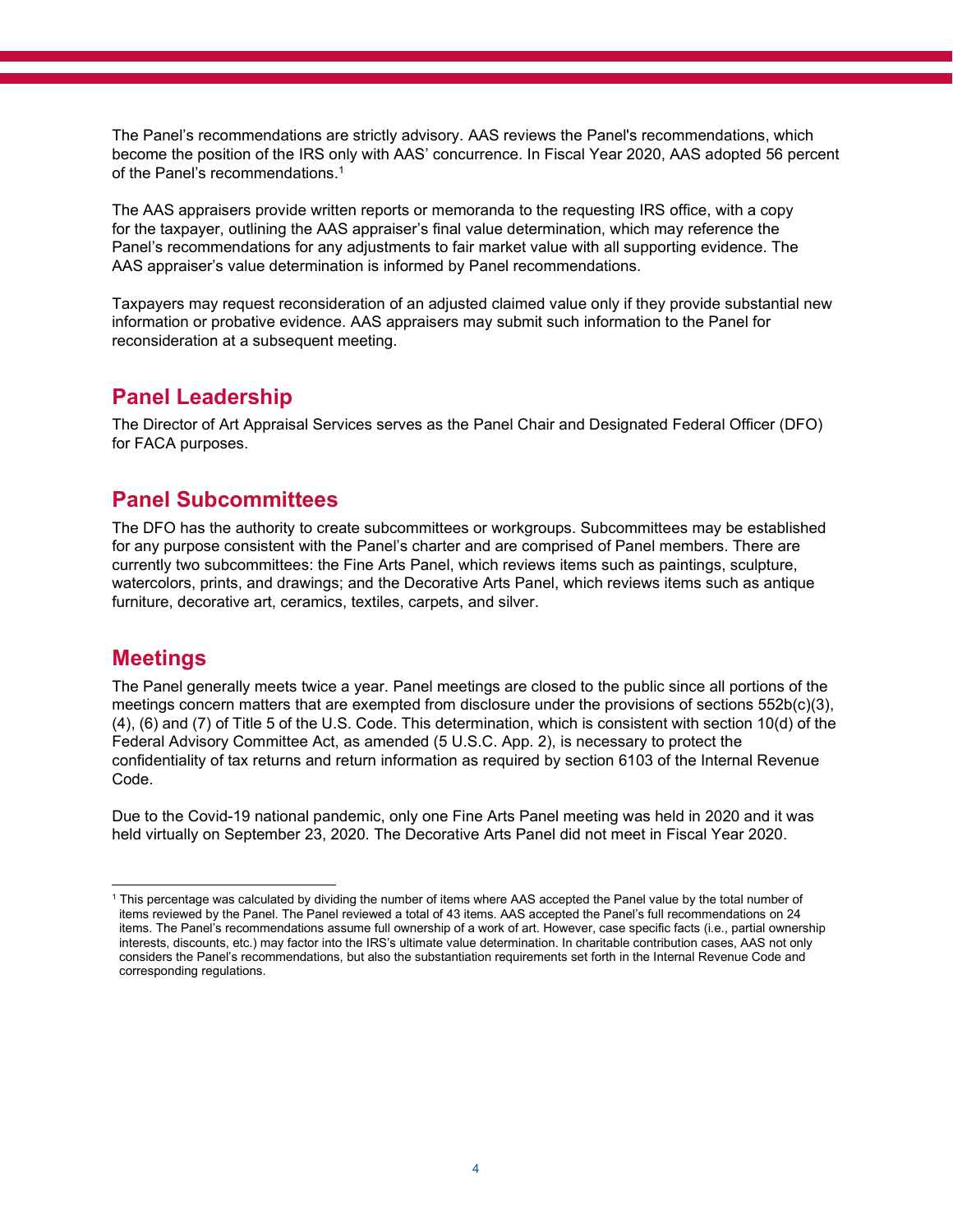#### **Summary of Panel Recommendations**

During Fiscal Year 2020, the Panel reviewed 43 items with an aggregate taxpayer valuation of \$57,672,000 on 14 taxpayer cases. The average claimed value for an item reviewed by the Panel was \$1,341,209.

The Panel recommended accepting the value of 12 items or 28 percent of the items presented. It adjusted the values of 31 items or 72 percent. On the 31 items adjusted, the Panel recommended total net adjustments of \$12,372,565 to the claimed values, a 21.45 percent increase.

#### **Comprehensive Recommendations Report**

| Type of<br><b>Adjustment</b>      | <b>Number of</b><br>items | Taxpayer<br><b>Claimed Value</b> | <b>Panel</b><br><b>Recommendation</b> | <b>Net Change</b> |
|-----------------------------------|---------------------------|----------------------------------|---------------------------------------|-------------------|
| Total Items Increased             | 16 (37%)                  | \$36,425,000                     | \$50,651,565                          | \$14,226,565      |
| <b>Total Items Decreased</b>      | 15 (35%)                  | \$5,722,000                      | \$3,868,000                           | $-$ \$1,854,000   |
| <b>Total Items Accepted</b>       | 12 (28%)                  | \$15,525,000                     | \$15,525,000                          | \$0               |
| <b>Totals</b>                     | $(100\%)$<br>43           | \$57,672,000                     | \$70,044,565                          | \$12,372,565      |
| Average Claimed<br>Value Per Item | \$1,341,209               |                                  |                                       |                   |

| <b>Net Change as a Percent</b>          |              |
|-----------------------------------------|--------------|
| <b>Total Taxpayer Claimed Value</b>     | \$57,672,000 |
| <b>Total Panel Recommendation</b>       | \$70,044,565 |
| <b>Total Adjustment</b>                 | \$12,372,565 |
| <b>Total Adjustment as a Percentage</b> | 21.45%       |